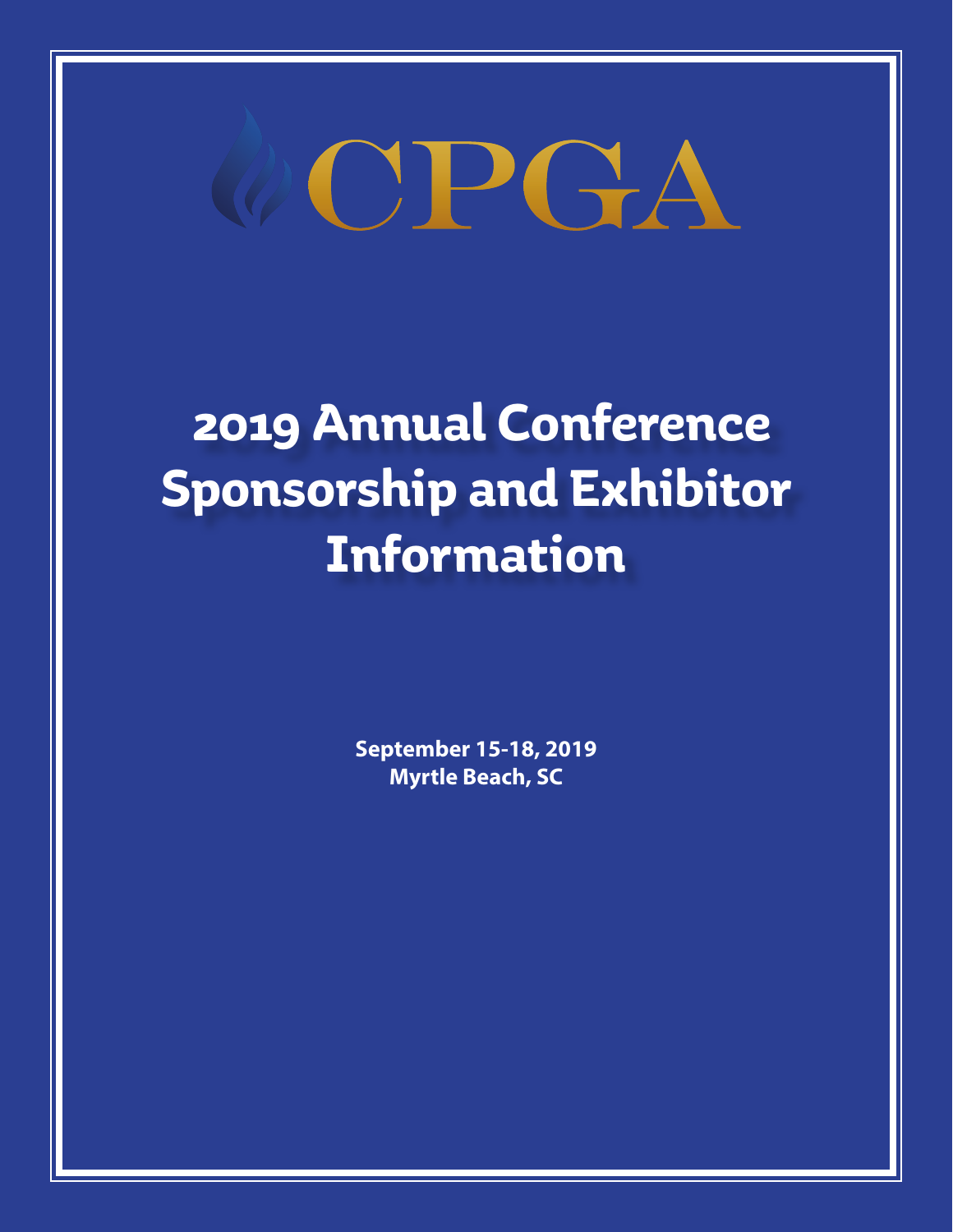## **Sponsorship Level Details -Only Available Associate Members\***

The Carolinas Public Gas Association Annual Conference brings in industry professionals, as well as Associate Member Exhibitors. Sponsorships are available to System and Associate Members. For the sponsorships that have multiple spots available, you are welcome to purchase all spots if you would like to be the sole sponsor.

## **BREAKFAST - \$1,000 (3 Available)**

• Recognition in the printed materials, recognition in the conference presentation slide deck during the general session, signage placed around the hotel, and an opportunity to promote your company during the breakfast. Exhibit booth included

## **LUNCHEON - \$1,500**

Recognition in the conference print material, recognition in the conference presentation slide deck during the general session, signage placed around the hotel, and an opportunity to promote your company during the luncheon. Exhibit booth included.

## **SUNDAY RECEPTION - \$2,000**

Recognition in the conference print material, recognition in the conference presentation slide deck during the general session, signage placed around the hotel, and an opportunity to promote your company during the reception.

## **TUESDAY RECEPTION - \$2,000**

Recognition in the conference print material, recognition in the conference presentation slide deck during the general session, signage placed around the hotel, and an opportunity to promote your company during the reception.

## **REFRESHMENT BREAK - \$350 (3 Available)**

Recognition in the conference print material, recognition in the conference presentation slide deck during the general session, signage placed around the hotel, and an opportunity to promote your company during the break.

## **GOLF - \$1,500**

• Title Sponsorship, recognition in the conference print material, recognition in the conference presentation slide deck during the general session, signage placed around the hotel, and opportunity to kick-off the golf tournament and announce the winners.

## **WATER BOTTLE SPONSOR - \$750 plus**

#### **expenses**

Recognition in the conference print material, recognition in the conference presentation slide deck during the general session, signage placed around the hotel, opportunity to promote your company, and your company logo printed on the water bottle with input of color and design. Sponsor is responsible for covering cost of water bottles.

## **LANYARD SPONSORSHIP- \$750**

Recognition in the conference print material, recognition in the conference presentation slide deck during the general session, signage placed around the hotel, opportunity to promote your company, and a lanyard with your logo or company name passed out to all attendees.

### **KEYNOTE - \$2,500**

• Recognition in the conference print material, recognition in the conference presentation slide deck during the general session, signage placed around the hotel, and opportunity to introduce the speaker.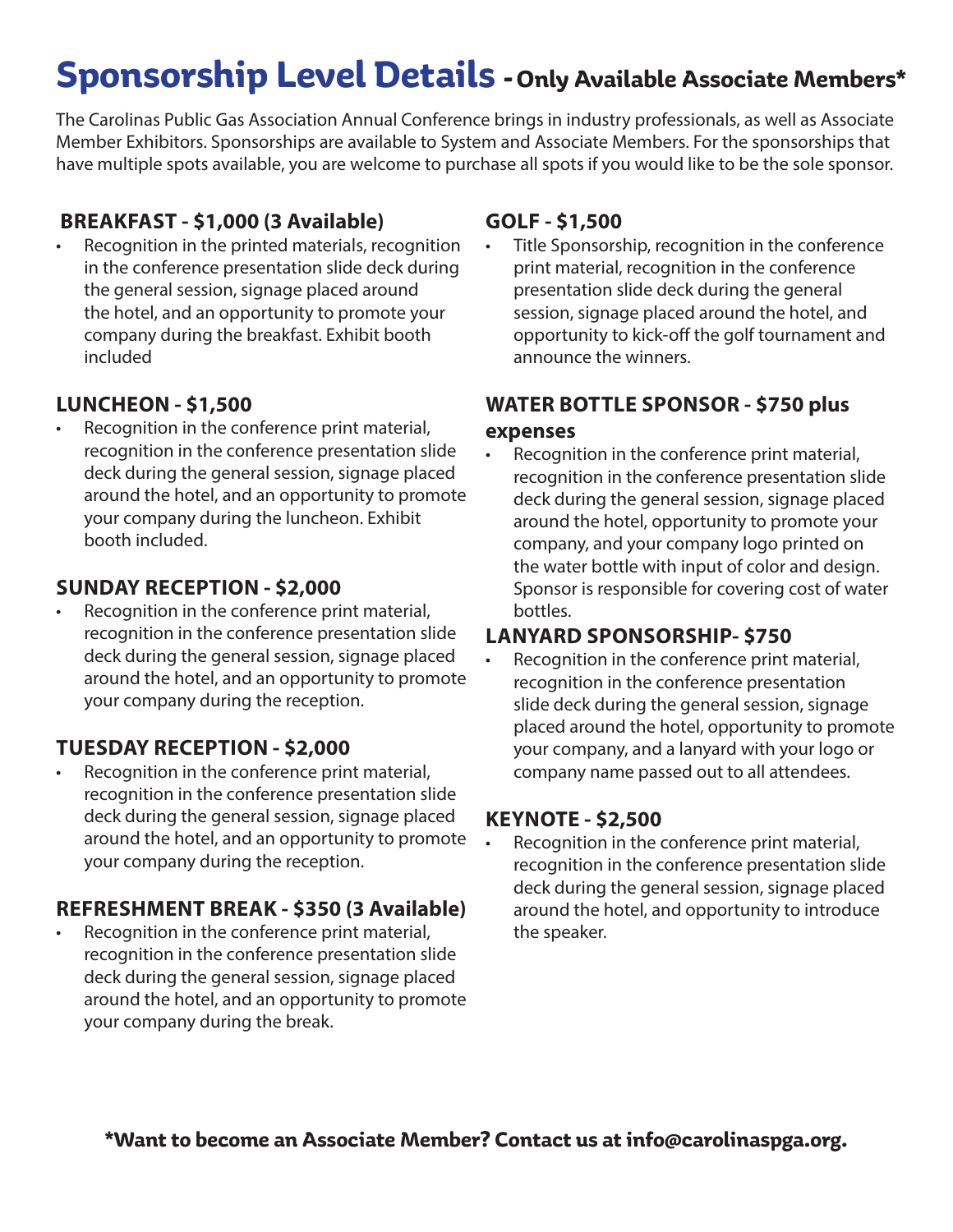

### **CONTACT INFORMATION:**

| Please note how you prefer company name to be listed: |  |
|-------------------------------------------------------|--|
|                                                       |  |

## **ANNUAL CONFERENCE SPONSORSHIP LEVEL (check one):**

- o Breakfast (\$1,000) *(3 Sponsorships Available)* o Water Bottle Sponsor (\$750 + Expenses)
	- o Luncheon (\$3,000) *(1 Sponsorships Available)* o Lanyard Sponsor (\$750)
	- $\Box$  Sunday Reception (\$2,000)  $\Box$  Keynote (\$2,500)

 $\overline{a}$ 

- $\square$  Tuesday Reception (\$2,000)  $\square$  Golf (\$1,500)
- o Refreshment Break (\$350) *(3 Sponsorships Available)*

### **PAYMENT INFORMATION:**

| $\Box$ Check                  |  |                                                                                                                                                                                                                                                                                                                                                                                                               |  |
|-------------------------------|--|---------------------------------------------------------------------------------------------------------------------------------------------------------------------------------------------------------------------------------------------------------------------------------------------------------------------------------------------------------------------------------------------------------------|--|
| $\Box$ Please Send an Invoice |  |                                                                                                                                                                                                                                                                                                                                                                                                               |  |
| (MC/VISA/AMEX)                |  |                                                                                                                                                                                                                                                                                                                                                                                                               |  |
|                               |  | Date: $\frac{1}{\sqrt{1-\frac{1}{2}}\sqrt{1-\frac{1}{2}}\sqrt{1-\frac{1}{2}}\sqrt{1-\frac{1}{2}}\sqrt{1-\frac{1}{2}}\sqrt{1-\frac{1}{2}}\sqrt{1-\frac{1}{2}}\sqrt{1-\frac{1}{2}}\sqrt{1-\frac{1}{2}}\sqrt{1-\frac{1}{2}}\sqrt{1-\frac{1}{2}}\sqrt{1-\frac{1}{2}}\sqrt{1-\frac{1}{2}}\sqrt{1-\frac{1}{2}}\sqrt{1-\frac{1}{2}}\sqrt{1-\frac{1}{2}}\sqrt{1-\frac{1}{2}}\sqrt{1-\frac{1}{2}}\sqrt{1-\frac{1}{2}}$ |  |
|                               |  |                                                                                                                                                                                                                                                                                                                                                                                                               |  |

 **Please email your logo in an esp. or ai. format to CPGA with registration so that we may begin promoting your sponsorship as soon as possible.**

Please email to Katharine Keller at info@carolinaspga.org.